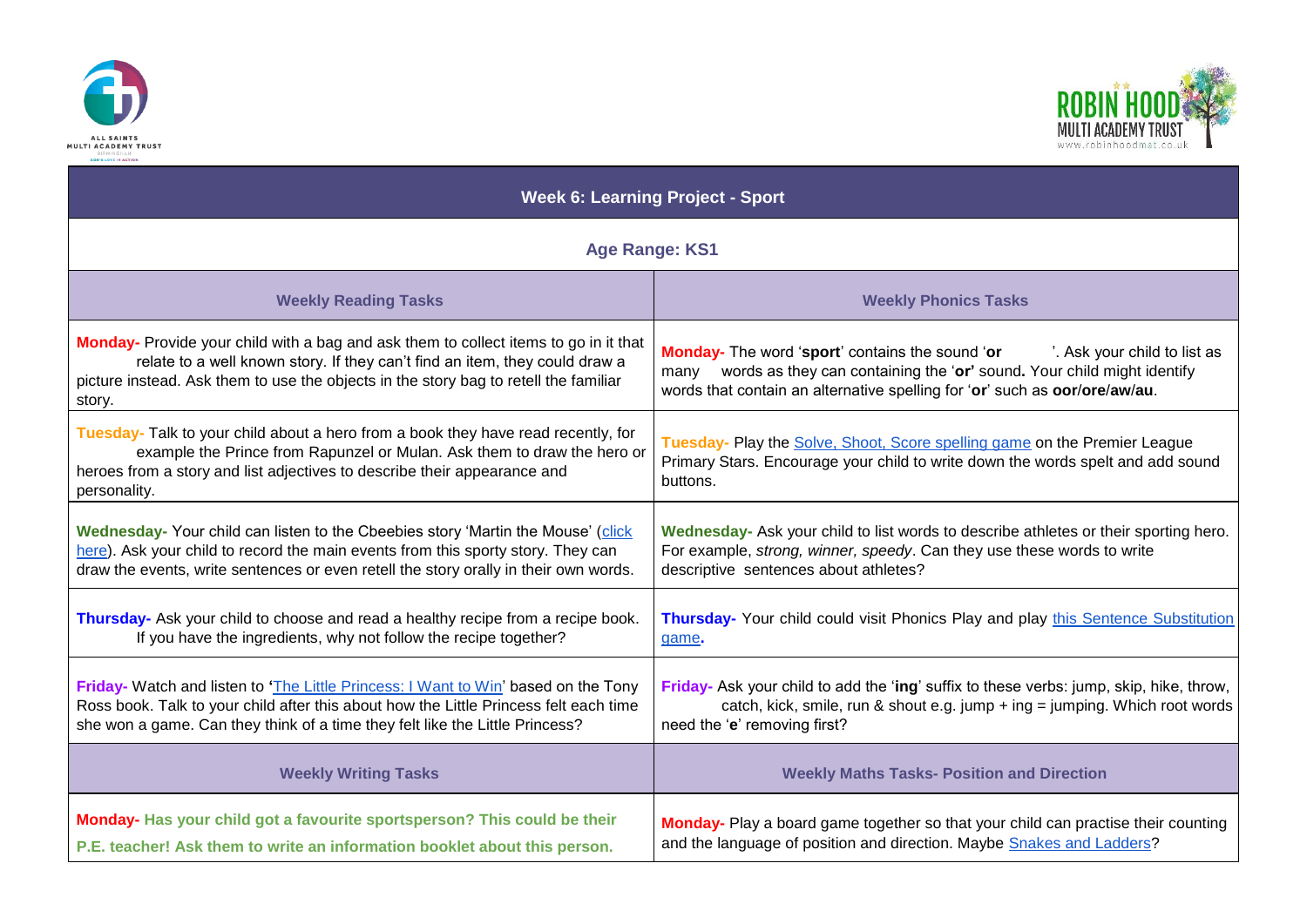| Tuesday- Ask your child to think of questions they'd love to ask their favourite<br>athlete. They could write a list of questions using a range of questions words such<br>as 'when', 'why', 'who', 'what', 'where' and 'how<br>'. Your child could then<br>answer their own questions in the role as their hero. | Tuesday- Place an object on the ground and use positional language such as<br>forward, backwards, up, down, left and right to direct them to the object. You<br>could switch roles and get your child to give the directions. If you wanted to make it<br>harder, you could use a blindfold but be extra careful! |
|-------------------------------------------------------------------------------------------------------------------------------------------------------------------------------------------------------------------------------------------------------------------------------------------------------------------|-------------------------------------------------------------------------------------------------------------------------------------------------------------------------------------------------------------------------------------------------------------------------------------------------------------------|
| <b>Wednesday-.</b> Visit the Literacy Shed for this wonderful resource on <b>The Catch</b> or<br>your child could write their own sporting story featuring their hero.                                                                                                                                            | Wednesday (theme)- Play 'Catch' with your child using a ball or anything else that<br>can be thrown safely. Instead of counting in 1s each time the ball is caught, ask<br>your child to only count every second, fifth or tenth catch.                                                                           |
| <b>Thursday-</b> Can your child design a poster all about teamwork? This could be                                                                                                                                                                                                                                 | <b>Thursday-</b> Encourage your child to play this NRICH activity to develop their                                                                                                                                                                                                                                |
| linked to your family and how you all have to work together as a team.                                                                                                                                                                                                                                            | understanding of positional language.                                                                                                                                                                                                                                                                             |
| Friday- Ask your child to design a gold medal and present it to somebody<br>deserving within the household. Why have they chosen this person? Ask them to<br>write a few sentences and include the word 'and', 'because' and 'if'.                                                                                | Friday (theme)- Each member of the family could have a go at the Long Jump.<br>Ask your child to measure the length of each jump using a measuring tape and<br>record the lengths. Who jumped the furthest? Who had the shortest jump? What<br>was the difference between the shortest and longest jump?          |

**Learning Project - to be done throughout the week**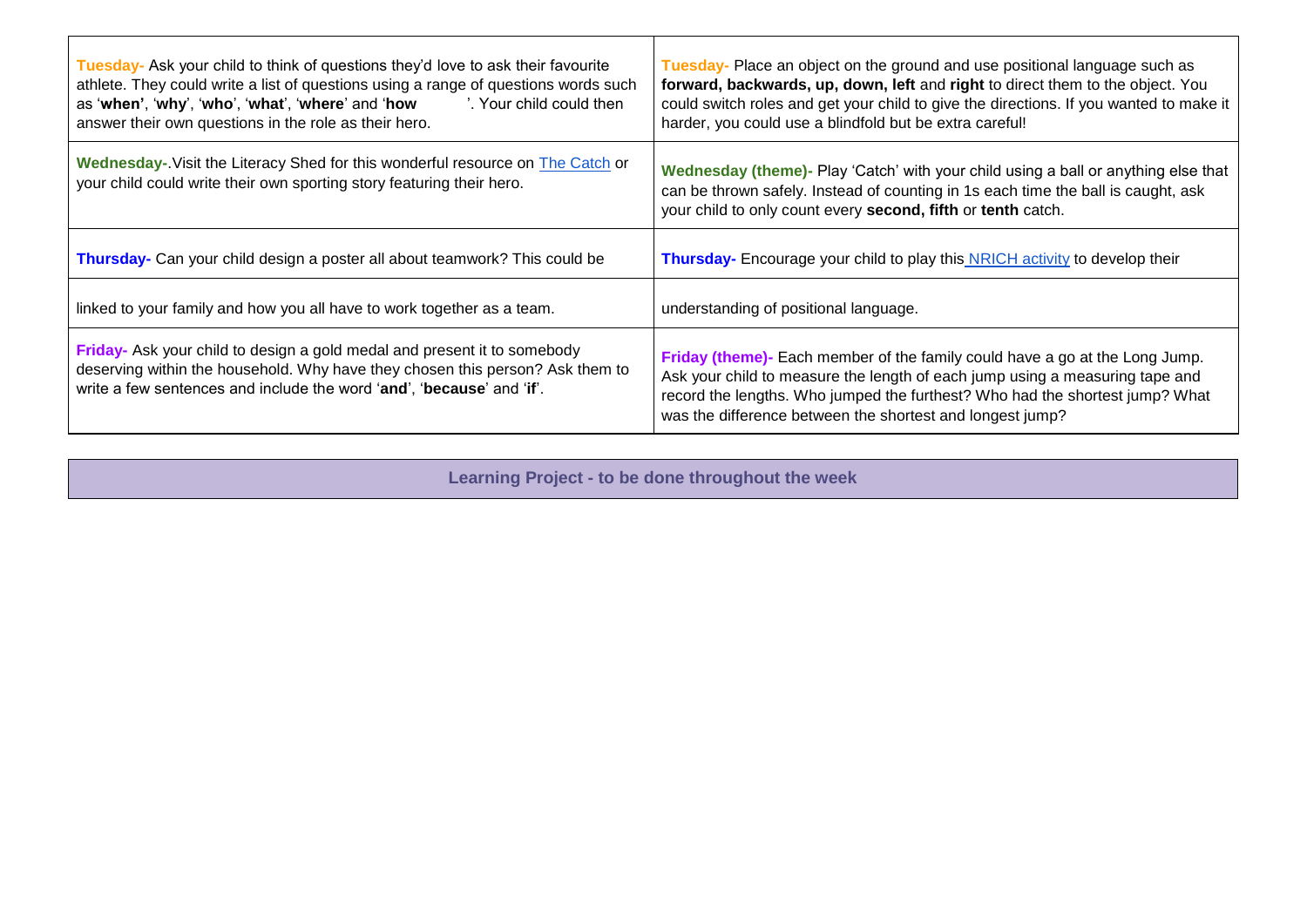**The project this week aims to provide opportunities for your child to learn more about sports and games. Learning may focus on the history of sport, sporting-heroes, physical challenges and performance.**

- **Obstacle Course Fun-** Task your child with designing and making their very own obstacle course in the garden. Ask them to draw and label their design first and include all of the equipment they need. They can then use their design to create their obstacle course. Ask the family to complete the obstacle course whilst your child times them. Your child could even make medals from tin-foil or any other suitable material and present them to the winner during a winner's ceremony.
- **Make a Family Mascot-Your child could make their very own family mascot using materials from around the house. First of all, visit the Olympic Mascot Official list [here](https://www.olympic.org/mascots) and look at past mascots. What makes a good mascot? What qualities does the mascot represent?**
- **Remarkable Routines-** Can your child create their very own simple routine, just like a gymnast, dancer or synchronised swimmer? Start by watching a video of a routine together, here are some suggestions: [men's gymnastic routine,](https://safeyoutube.net/w/V3h6) [synchronised swimming routin](https://safeyoutube.net/w/c4h6) [e.](https://safeyoutube.net/w/c4h6) After this, your child can choose a piece of music to practise their routine to. When they are confident, why not film your child's sequence and share it online using **#TheLearningProjects**. Watch the performance together- what does your child think went well? What could be even better?
- **Terrific Team Kits-** Ask your child to design their very own team kit. They should consider the flag of the country that they would represent and how to incorporate these colours into the design. They could draw the design with a pencil or use a computer program to do this.
- **Can you Invent a New Olympic Game?** Challenge your child to invent their very own game for the 2021 Olympics. Look at a list of all of the sports that already compete in the summer Olympics [here.](https://www.olympic.org/sports) Can they write a set of instructions for the new game or draw illustrations. Why not test the game out as a family?

**STEM Learning Opportunities #sciencefromhome**

## **Brilliant Bodies**

• What can your body do? Balance on one leg? Touch your nose with your tongue? Look at the [body challenge card](https://bit.ly/2yeXukg) [s](https://bit.ly/2yeXukg) and see how many you can do. Ask your family to join in and make your own body challenge cards. • The complete resource can be downloaded [her](https://bit.ly/2K3Tnu9) [e.](https://bit.ly/2K3Tnu9)

**Additional learning resources parents may wish to engage with**

● The NHS Change 4 Life website has some great games and activities, specifically ones for staying indoors. Have a look **[here](https://www.nhs.uk/change4life/activities/sports-and-activities)**.